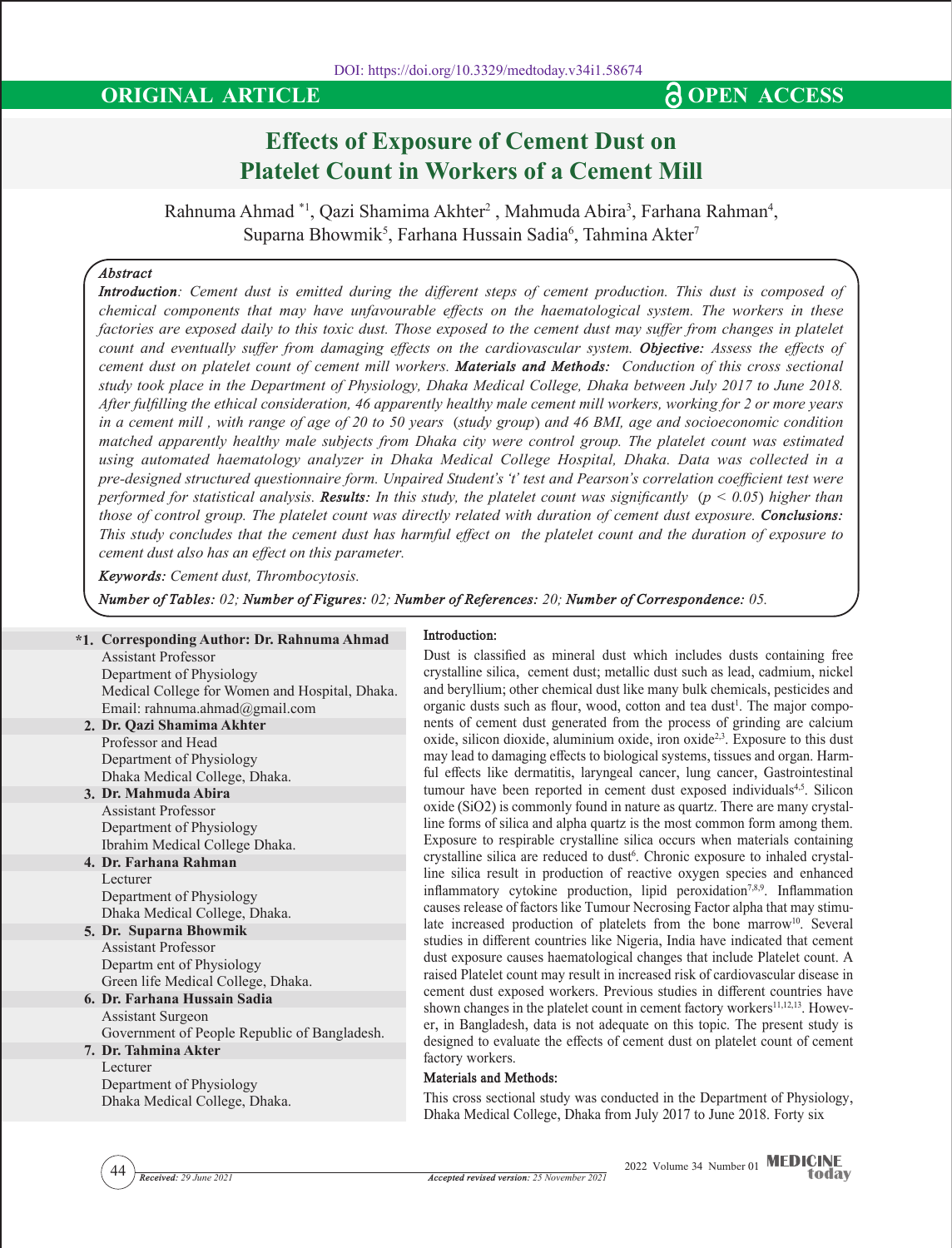apparently healthy male cement factory workers, working in a cement factory for 2 years or more, with age ranging from 20 to 50 years were study group and forty six age, BMI and socioeconomic condition matched apparently healthy male subjects from different areas of Dhaka city were control group based on the inclusion and exclusion criteria. Subjects with history of respiratory disease, acute infection, cardiac disease, haematological disease, liver disease, renal disease, malignancies, hypertension; history of taking anticoagulant, chemotherapy, iron therapy and recent history of blood transfusion were excluded from the study.

After selection of the subjects informed written consent was taken from them. The research work was carried out after obtaining ethical clearance Ethical Review Committee of Dhaka Medical College, Dhaka. All the information were recorded in a pre-designed schedule. With aseptic precaution, 2 ml of venous blood were collected from ante-cubital vein, the blood sample was taken in a tube with EDTA anticoagulant for determination of platelet count. This parameter was determined using Horiba Pentra DX Nexus automated haematology analyzer. The collected blood sample was analyzed in the Department of Laboratory Medicine, Dhaka Medical College hospital, Dhaka. Statistical analysis was performed by using SPSS (Statistical Package for Social Sciences) Version 16. Data were presented as mean and standard deviation (mean±SD). Unpaired Student's 't' test was done to compare between the groups and correlation was analyzed by Pearson's correlation co-efficient (r) test. p value of  $\leq 0.05$  was taken as level of significance.

#### **Results:**

In this study no statistical differences were observed in age, BMI, socioeconomic condition, systolic and diastolic blood pressure (Table I).

**Table- I: General characteristics of the subjects in both groups (N=92).**

|                         | <b>Cement mill workers</b><br>$(n=46)$ | Control<br>$(n=46)$ |
|-------------------------|----------------------------------------|---------------------|
| Age (years)             | $33.17 \pm 8.27$ <sup>ns</sup>         | $33.52 \pm 7.87$    |
| BMI $(kg/m2)$           | $23.14 \pm 2.06$ <sup>ns</sup>         | $23.71 \pm 2.61$    |
| Socioeconomic condition |                                        |                     |
| Low                     | $46(100\%)$                            | $46(100\%)$         |
| Systolic BP             |                                        |                     |
| (mmHg)                  | $117.72 \pm 15.06^{\text{ns}}$         | $113.04 \pm 12.09$  |
| Diastolic BP            |                                        |                     |
| (mmHg)                  | $71.74 \pm 9.51$ <sup>ns</sup>         | $70.87 \pm 9.11$    |

Data shown as Mean  $\pm$  SE, Staistical analysis was done by Unpaired Student's 't' test, ns = not significant, Control=Healthy adult subjects not exposed to cement dust, BMI=Body mass index, BP= blood pressure.

The platelet count was significantly higher in the cement dust exposed subjects in comparison to the control group (Table II, Figure 1).

**Table-II: Study parameters of the subjects in both groups (N=92).**

| Parameters                                  | Cement factory workers<br>$(n=46)$ | Control<br>$(n=46)$ |
|---------------------------------------------|------------------------------------|---------------------|
| Platelet count<br>$(\times 10^{3}/ \mu l)a$ | $297.30 \pm 92.65***$              | $234.22 \pm 61.76$  |

Data were shown as mean± SE .Statistical analysis was done by Unpaired Student's 't' test (a) for comparison between groups.  $N=$ total number of subjects.  $* = \text{Total count of Platelet of.}$ mill workers vs control group,  $*** = p < 0.001$ , n= number of subjects in each group.



**Figure-1: Mean total count of platelet in both groups (N=92).**

Group A: Cement mill workers

Group B: Healthy control subjects.

N= Total number of subjects

The change in platelet count showed positive correlation with the duration of cement dust exposure (Figure 2).



**Figure-2: Correlation of duration of cement dust exposure with platelet counts in study group (n=46).**

n = number of subjects in study group Study subjects: Cement mill workers  $r = +0.943$ ,  $p = \le 0.001$ \*\*\*

#### **Discussion:**

In the present study, the platelet count was higher in subjects exposed to cement dust than that of controls and there was positive correlation between the platelet count with the duration of exposure to cement dust. This result is similar to others<sup>11,12,13</sup>. Literature review suggested cement dust when inhaled cause neutrophils, macrophage and lymphocytes to increase in the lung and also the very small cement dust particle can enter the circulation<sup>14,15,16</sup>.

Toxic components of cement dust causes alveolar epithelial cells, neutrophils, alveolar macrophage to release inflammatory mediators and cytokines such as tumor necrosis factor-alpha (TNF- alpha), interleukins (IL-1, IL-8). The inflammatory response is accelerated due to these transcription factors $17,18$ .

Transcription factors of GATA family that is, GATA-2 along with GATA cofactor (FOG 1) are involved in regulation megakaryopoiesis in the bone marrow. GATA-2 ensures